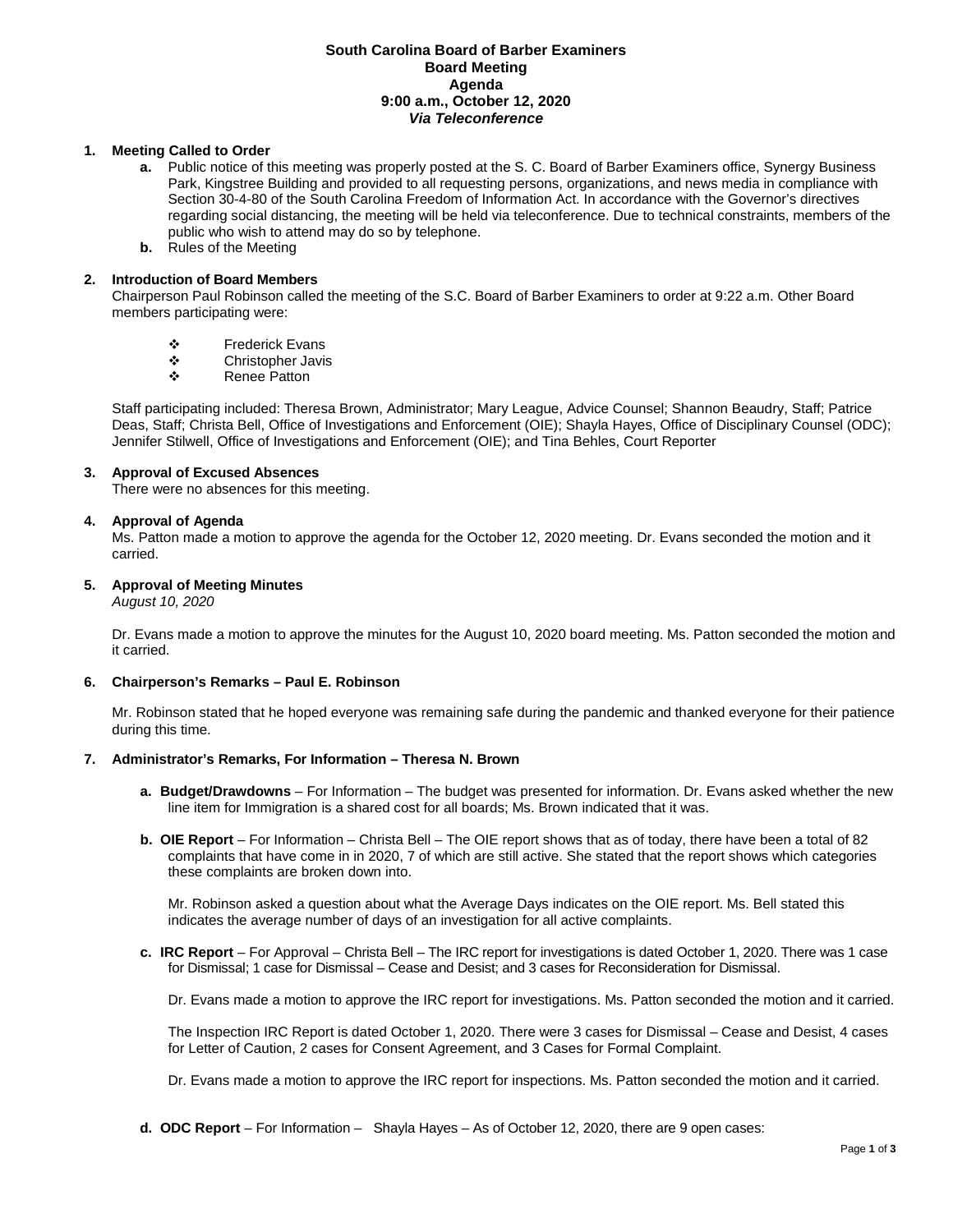- 3 (Pending Consent Agreement/Memorandum of Agreement)
- 3 (Pending Hearings/Rescheduling)
- 3 (Pending Board Action)

There have been 3 cases closed since the last meeting.

**e. Inspection Report** – For Information – Christa Bell – Ms. Bell started her report by stating that Eric Thompson, who was Chief Investigator, is no longer at LLR and Ms. Bell will serve in this capacity for the time being. Ms. Bell stated that there have been 1559 inspections performed since January of this year. She indicated that there will be another IRC meeting added for November  $12<sup>th</sup>$  to accommodate inspections cases.

The Board asked if there were any issues with entering barber shops for inspection during the pandemic; Ms. Bell stated that there have been no issues.

**8. Old Business –** There was no old business for this meeting.

### **9. New Business**

# **a. Consideration of Licensure**

**i.** Ashley Bagwell

Ms. Patton made a motion to go into closed session for this item. Mr. Javis seconded the motion and it carried.

Ms. Patton made a motion to come out of closed session. Dr. Evans seconded the motion and it carried.

## **b. Consideration of a New Barber College**

**i.** Master Skills Center

Mr. Bernard Logan and Mr. Adam Bryant appeared before the Board representing Master Skills Center in regards to their request to be approved as a new barber college.

Ms. Brown stated that the school has been inspected and a temporary license was already issued; staff is now seeking ratification of that approval.

Ms. Patton made a motion to ratify the decision to approve Master Skills Center as a new barber college. Mr. Javis seconded the motion and it carried.

**ii.** Icon Cuts University

Mr. Juston Foxe appeared before the Board representing Icon Cuts University in regards to their request to be approved as a new barber college.

Dr. Evans expressed concern with the name "University," as the barber board does not have authority to approve universities. Ms. League stated that the school is a barber college and that the board cannot reject a school's name.

Mr. Foxe is currently an OJT instructor. He stated that he expects his last OJT students to finish in December and plans to open the college in January or February.

The board stated that the school does not have a backup instructor named and will need to do so prior to being approved.

Mr. Javis made a motion to approve Icon Cuts University as a new barber college upon inspection and the naming of a backup instructor. Ms. Patton seconded the motion and it carried.

# **10. Final Order Hearing**

#### **a. 2019-18**

This case was in the matter of Adam Bryant. Mr. Bryant appeared before the Board but waived his right to an attorney. A memorandum of agreement was signed. Shayla Hayes presented the findings of the case.

Mr. Javis made a motion to go into executive session to garner legal advice. Ms. Patton seconded the motion and it carried.

Dr. Evans made a motion to come out of executive session. Ms. Patton seconded the motion and it carried. No motions were made or votes taken during executive session. At this time, Mr. Bryant had to leave the meeting but